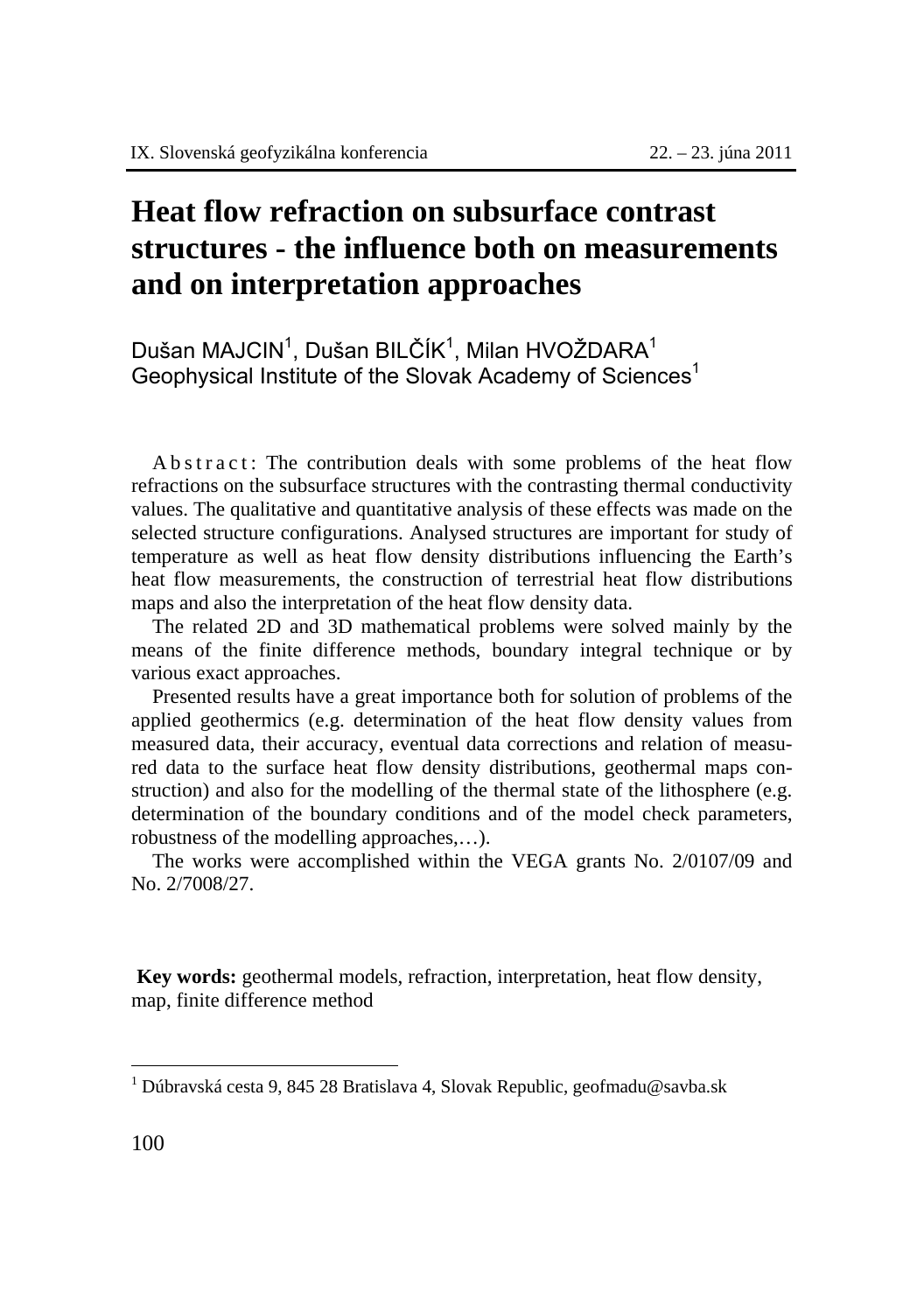

Fig. 1. The distribution of the surface heat flow density over the vertical contact zone with thermal conductivity contrast and with additional heat flow density gradient along the surface boundary of rock blocks. The figure demonstrates the step change in terrestrial heat flow density distribution typical for such contact zones ( and in slightly changed forms also for various model configurations with aslant contacts of blocks).



Fig. 2a. Border of the sedimentary basin. Relative positions for determination of the heat flow density vertical distribution.